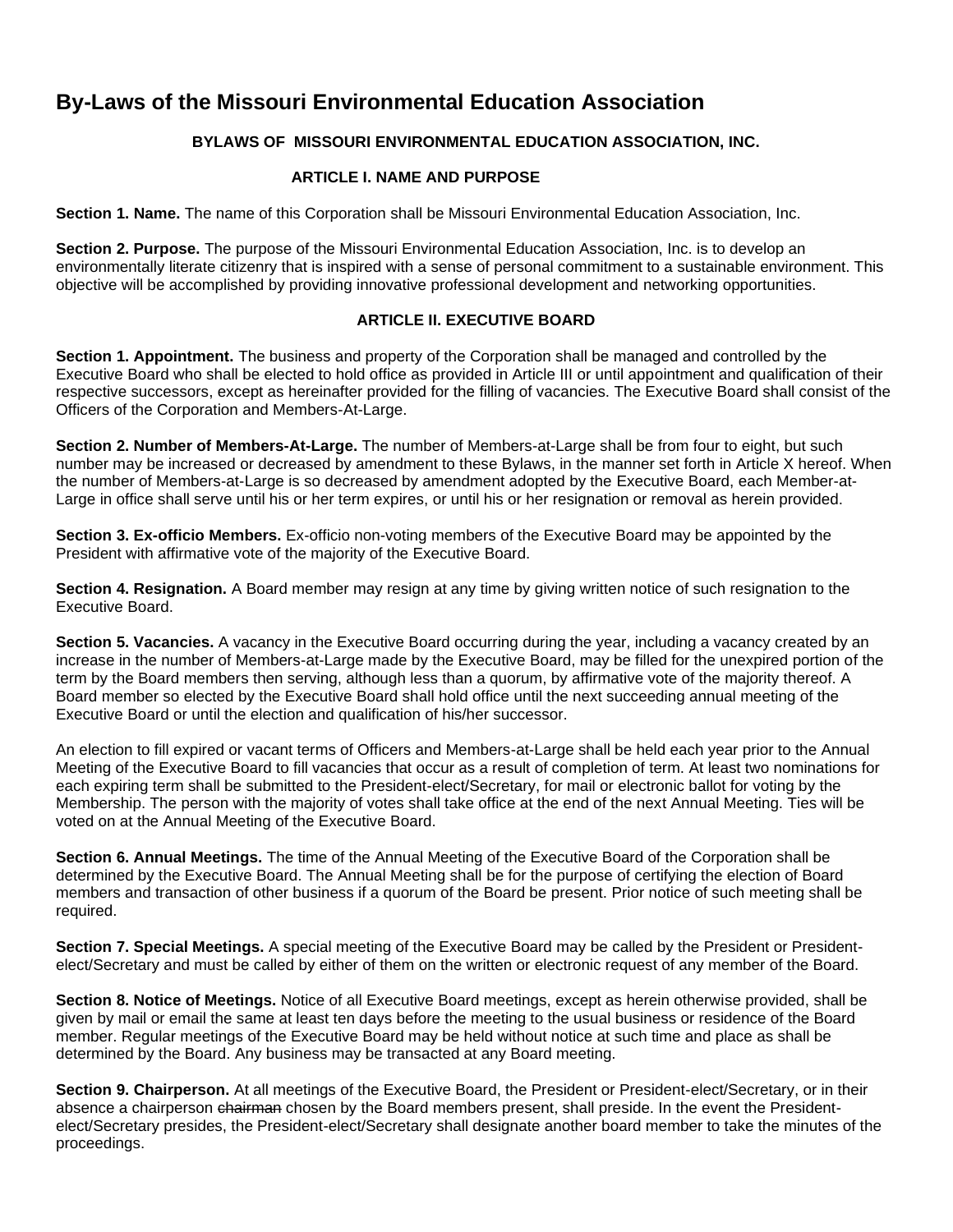**Section 10. Quorum.** At all meetings of the Executive Board, a majority of the Board members shall be necessary and sufficient to constitute a quorum for the transaction of business. The act of a majority of Board members present at any meeting at which there is a quorum shall be the act of the Executive Board, except as may be otherwise specifically provided by statute or by these Bylaws.

**Section 11. Compensation.** Board members shall not receive any stated salary for their service as such, but by resolution of the Board a fixed reasonable sum or expenses of attendance, if any, or both, may be allowed for attendance at each regular or special meeting of the Executive Board. The Board shall have power at its discretion to contract for and to pay Board members rendering unusual or exceptional service to the Corporation, special compensation appropriate to the value of such services.

**Section 12. Powers.** All the corporate powers are hereby vested in and shall be exercised by the Executive Board. The Executive Board may by general resolution delegate to committees of their own number, or to officers of the Corporation, such power as they may see fit

## **ARTICLE III. OFFICERS**

**Section 1. Number.** The officers of the Corporation shall be the President, President-elect/Secretary, and Treasurer, and such other officers with such powers and duties not inconsistent with these Bylaws as may be appointed and determined by the Executive Board.

**Section 2. Election, Term of Office and Qualifications.** The term of office for President and President-elect/Secretary shall be one year. The terms of Treasurer and Members-at-Large shall be two years. The President-elect/Secretary shall be elected annually by the Membership from among their number and shall automatically succeed the President upon completion of the President's term. The President-elect/Secretary shall have been a member in good standing for at least one year prior to nomination. The Treasurer's term of office shall alternate even/odd years. Officers and Members-at-Large shall not succeed themselves in office.

**Section 3. Vacancies.** In case an office of the Corporation becomes vacant by death, resignation, retirement, disqualification, or any other cause, the majority of the Board members then in office, although less than a quorum, may elect an officer to fill such vacancy, and the officer so elected shall hold office and serve until the next annual meeting of the Executive Board and until the election and qualification of his successor.

**Section 4. President.** The President shall preside at all meetings of the Executive Board. These duties include setting agendas and ensuring teamwork is done. She/He shall have and exercise general charge and supervision of the affairs of the corporation including staff.

**Section 5. President-elect/Secretary.** At the request of the President, or in the event of his/her absence or disability, the President-elect/Secretary shall perform the duties and possess and exercise the powers of the President and shall have such other powers and duties as the Executive Board may determine. The President-elect/Secretary is charged with communicating with team leaders and the executive manager one month before each meeting to check on progress. He/she will then create a report for the President. The President-elect/Secretary serves as chief liaison with the North American Association for Environmental Education.

As Secretary, the President-Elect/Secretary shall keep complete minutes of all meetings of the Board and Membership. In addition, she/he shall perform all other duties usually pertaining to the office of Secretary and all duties that may be delegated to him/her by the Board. The Secretary shall on behalf of the Corporation countersign all instruments executed by the President on behalf of the Corporation as directed by the Executive Board.

**Section 7. Treasurer.** The Treasurer shall keep the records of the books of account of the Corporation and shall be responsible for receiving and disbursing funds of the Corporation as directed by the Executive Board. The Treasurer shall keep accurate accounts of all financial transactions, shall make reports at each Executive Board meeting and shall make all financial records available for audit as directed by the Board. The Treasurer shall submit to the Board an annual summary of financial transactions at the end of each fiscal year. The Treasurer will oversee the financial responsibilities of the organization.

**Section 9. Removal.** Any officer may be removed from office by the affirmative vote of two-thirds of all the Board at any regular or special meeting called for that purpose, for nonfeasance, malfeasance, or misfeasance, for conduct detrimental to the interest of the Corporation, for lack of sympathy with its objectives, or for refusal to render reasonable assistance in carrying out its purposes. Any officer proposed to be removed shall be entitled to at least ten days notice in writing by mail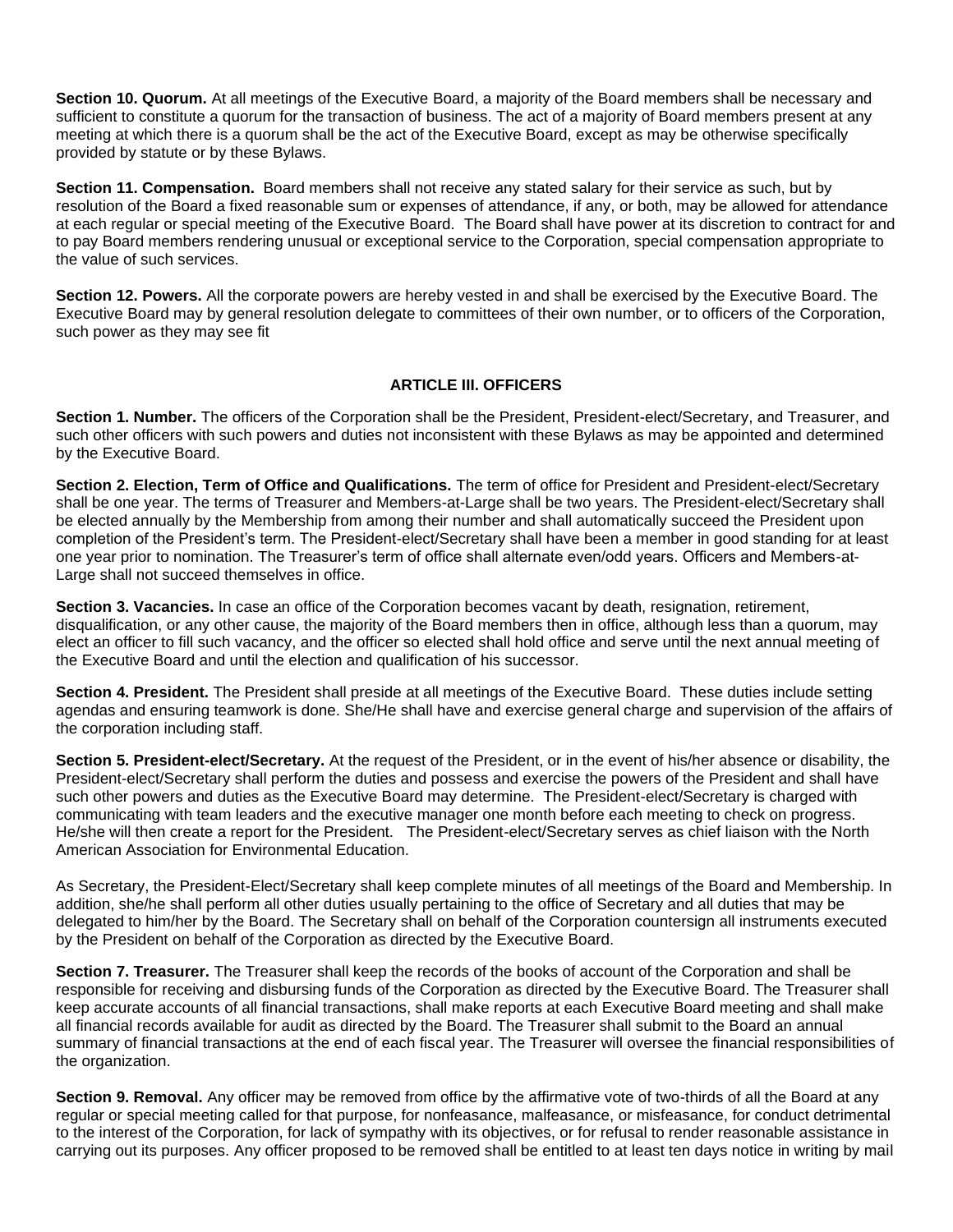of the meeting of the Executive Board at which such removal is to be voted upon and shall be entitled to appear before and be heard by the Executive Board at such meeting.

### **ARTICLE IV. MEMBERSHIP**

Any individual. group, or organization with an interest in the stated purpose of the Missouri Environmental Education Association, Inc., shall be considered eligible for membership. Categories of membership shall include categories established by the Executive Board. Dues for each membership category shall be established by the Board. Any member in good standing, as determined by the Secretary, shall be eligible to vote in the election of Officers and Members-at-Large, and any other matter brought before the membership. Founding members will be exempt from annual dues through December 31, 1997; thereafter they will be required to pay annual dues to remain members in good standing.

## **ARTICLE V. AGENTS AND REPRESENTATIVES**

The Executive Board may appoint such agents and representatives of the Corporation with such powers and to perform such acts or duties on behalf of the Corporation as the Executive Board may see fit, so far as may be consistent with these Bylaws, to the extent authorized or permitted by law.

## **ARTICLE VI. CONTRACTS**

The Executive Board, except as in these Bylaws or otherwise provided, may authorize any officer, Board member, or agent to enter into any contract or execute and deliver any instrument in the name of and on behalf of the Corporation, and such authority may be general or confined to a specific instance; and unless so authorized by the Executive Board, no officer, agent, Board member or employee shall have any power or authority to bind the Corporation by any contract or engagement or to pledge its credit, or render it libel pecuniarily for any purpose or to any amount.

## **ARTICLE VII. FISCAL YEAR**

The fiscal year of the Corporation shall commence on January 1 of each year and end on December 31.

## **ARTICLE VIII. PROHIBITION AGAINST SHARING IN CORPORATE EARNINGS**

No Board member, officer, or employee of or member of a committee of or person connected with the Corporation, or any other private individual shall receive at any time any of the net earnings or pecuniary profit from the operations of the Corporation, provided that this shall not prevent payment to any such person of such reasonable compensation for services rendered to or for the Corporation in effecting any of its purposes as shall be fixed by the Executive Board. No such person or persons shall be entitled to share in the distribution of any of the corporate assets upon dissolution of the Corporation. Upon such dissolution or winding up of the affairs of the Corporation, after all debts have been satisfied, the corporate assets remaining in the hands of the Executive Board shall be distributed, transferred, conveyed, delivered, and paid over, in such amounts as the Executive Board may determine or as may be determined by a Court of competent jurisdiction upon application of the Executive Board, exclusively to charitable, religious, scientific, testing for public safety, literary, or educational organizations which would then qualify under the provisions of Section 501 (C)(3) of the Internal Revenue Code and its regulations as they now exist or as they may hereafter be amended.

### **ARTICLE IX. INVESTMENTS**

The Corporation shall have the right to retain all of any part of any property, real, personal or mixed, acquired by it in whatever manner, and to invest and reinvest any funds held by it, according to the judgment of the Executive Board, without being restricted to the class of investments which a Board member is or may hereafter be permitted by law to make or any similar restrictions, provided, however, that no action shall be taken by or on behalf of the Corporation if such action is a prohibited transaction or would result in the denial of the tax exemption under Section 503 or Section 507 of the Internal Revenue Code and its regulations as they now exist or as they may hereafter be amended.

## **ARTICLE X. AMENDMENTS**

The Executive Board shall have the power to make, alter, amend and repeal the Bylaws of the Corporation by affirmative vote of a majority of the Executive Board, provided, however, that the action is proposed at regular or special meeting of the Board and adopted at a subsequent regular or special meeting, except as otherwise provided by law.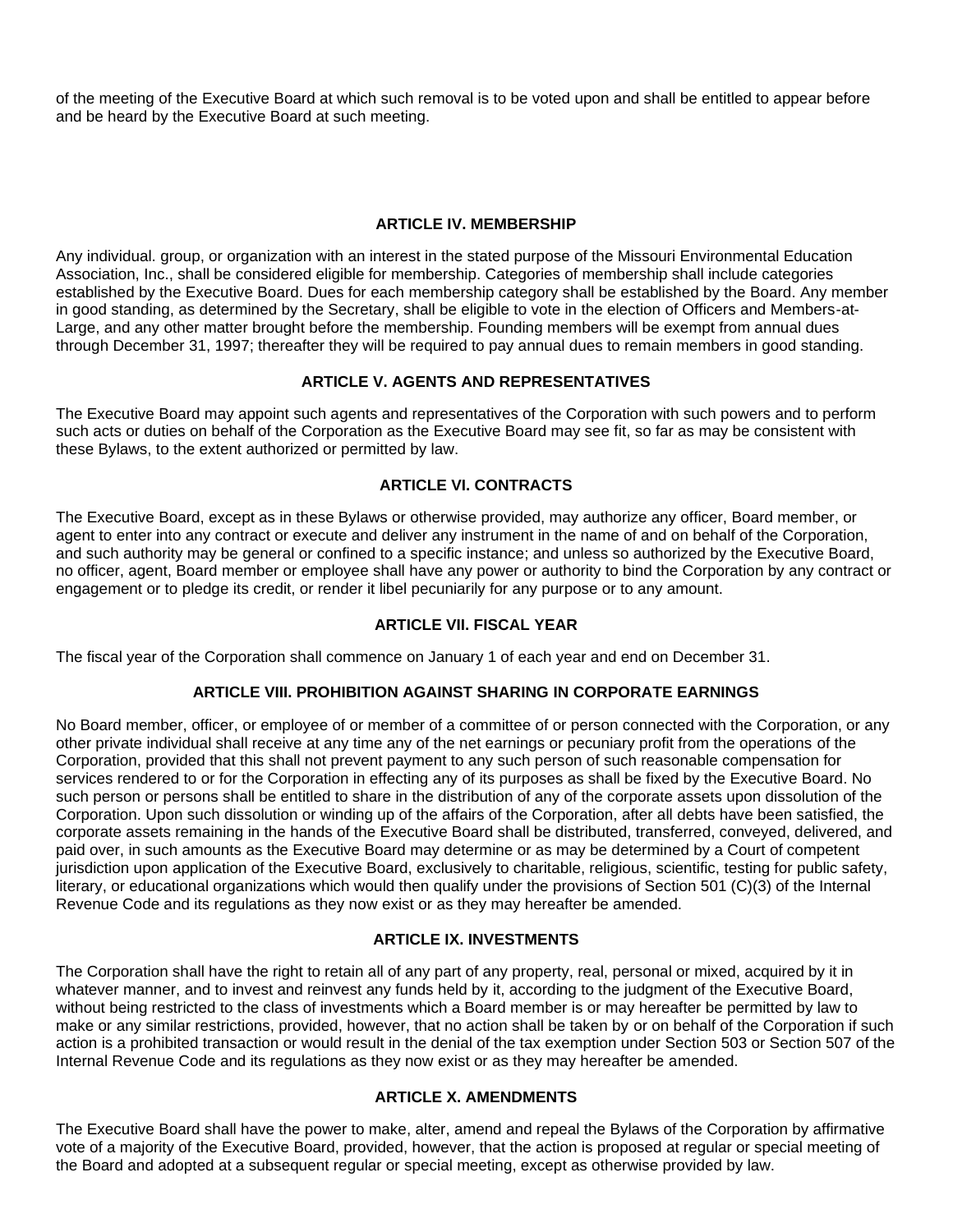### **ARTICLE XI. EXEMPT ACTIVITIES**

Notwithstanding any other provision of these Bylaws, no Board member, officer, employee, or representative of this Corporation shall take any action to carry on any activity by or on behalf of the Corporation not permitted to be taken or carried on by an organization exempt under Section 501 (C)(3) of the Internal Revenue Code and its regulations as they now exist or as they may hereafter be amended.

## **ARTICLE XII. DISSOLUTION**

The Missouri Environmental Education Association, Inc., shall use its funds only to accomplish the objectives and purposes specified in the Bylaws, and no part of said funds shall inure, or be distributed, to any Board members, officers or other private individuals. On dissolution of the Corporation any funds remaining shall be distributed to one or more regularly organized and qualified charitable, education, scientific or philanthropic organizations to be selected by the Executive Board.

*As adopted by the Executive Board on the sixth day of December, 1997.*

*As revised by the Executive Board on September 22, 2005.*

*As revised by the Executive Board on July 11, 2009.*

*As revised by the Executive Board on September 18, 2012.*

*As revised by the Executive Board on February 4, 2019*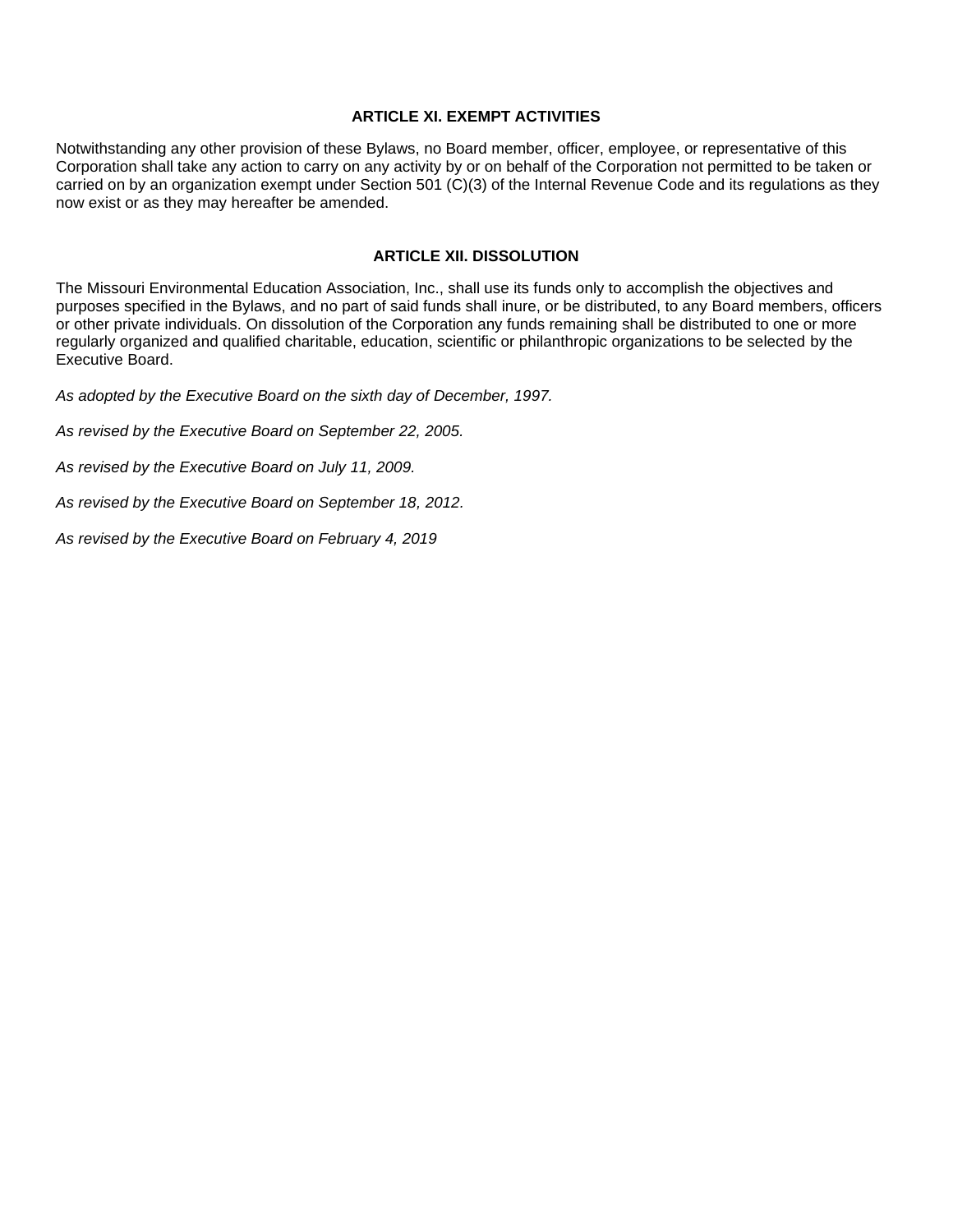# **MEEA Policies and Procedures**

#### **Statement of Intent on Affiliation**

It is the intent of the Missouri Environmental Education Association (MEEA) to work to the benefit of the members and organization through mutually beneficial partnerships. By seeking partnership relationships, as opposed to affiliation, MEEA benefits by:

- 1) maintaining focus on the MEEA vision and mission
- 2) accomplishing MEEA goals
- 3) making MEEA an equal partner, and
- 4) focusing on specific programs or projects that directly serve to accomplish MEEA goals

In entering into partnership, the board is directed to consider the following:

- what is the potential/real financial cost and/or benefit to MEEA?
- how does the partnering entity benefit?
- how does MEEA benefit?
- will the arrangement jeopardize MEEA's 501 ( c ) (3) status?
- will the arrangement compromise MEEA's public image?
- does the partnership work to accomplish stated MEEA goals?
- is it likely to result in a positive outcome for both parties?

Partnership proposals shall be referred to the appropriate committee for recommendation. Partnerships shall be entered into by a majority vote of the Board at a regularly scheduled meeting, and shall be for a specified time period, specified in writing.

#### *Adopted March 6, 1999 by the Executive Board*

#### **Mailing List Policy**

When it is deemed to be of benefit to the organization's members, the Board of Directors of the Missouri Environmental Education Association (MEEA), shall from time to time, at their discretion, release the membership list of MEEA members upon request. These guidelines apply:

It is understood that MEEA will consider only those requests whose purpose/communication agrees with MEEA's Mission and purpose:

- Must be educational in nature
- Must serve state and/or regional area
- Must have environmental focus
- Must offer professional development opportunities

The membership list cannot be used for sales of merchandise. Each use of the membership list must have a separate request/approval MEEA reserves the right to request reciprocal arrangements with the requesting organization The established procedure for these requests shall be:

Requesting individual, organization, company, etc. must furnish to MEEA a written request for the mailing list. Included in this request shall be the following:

- A statement of purpose of the mailing
- Samples or copies of the information to be mailed to MEEA members
- A handling fee of \$25.00 (refundable if request is denied)

Requests will be referred to the MEEA President who will poll the Board via e-mail or similar communication. If no objections are received, the request shall be considered approved. Dates of receipt of the request, circulation to the Board, and date of approval shall be documented on the letter of request. Upon approval, an agreement form will be sent to the requesting body.

Upon receipt of the executed agreement form and reciprocal membership list (if applicable), the membership list will be furnished to the applicant.

#### *Adopted June 26, 2000 by the Executive Board*

#### **Contribution Policy**

The Missouri Environmental Education Association (MEEA) recognizes that resources from outside our membership are necessary to support our work.

We believe there is more to be gained by encouraging support than by restricting it; therefore it is not our policy to prohibit anyone from making a contribution to MEEA.

We are also interested in carrying our message of environmental education to what may previously have been perceived as an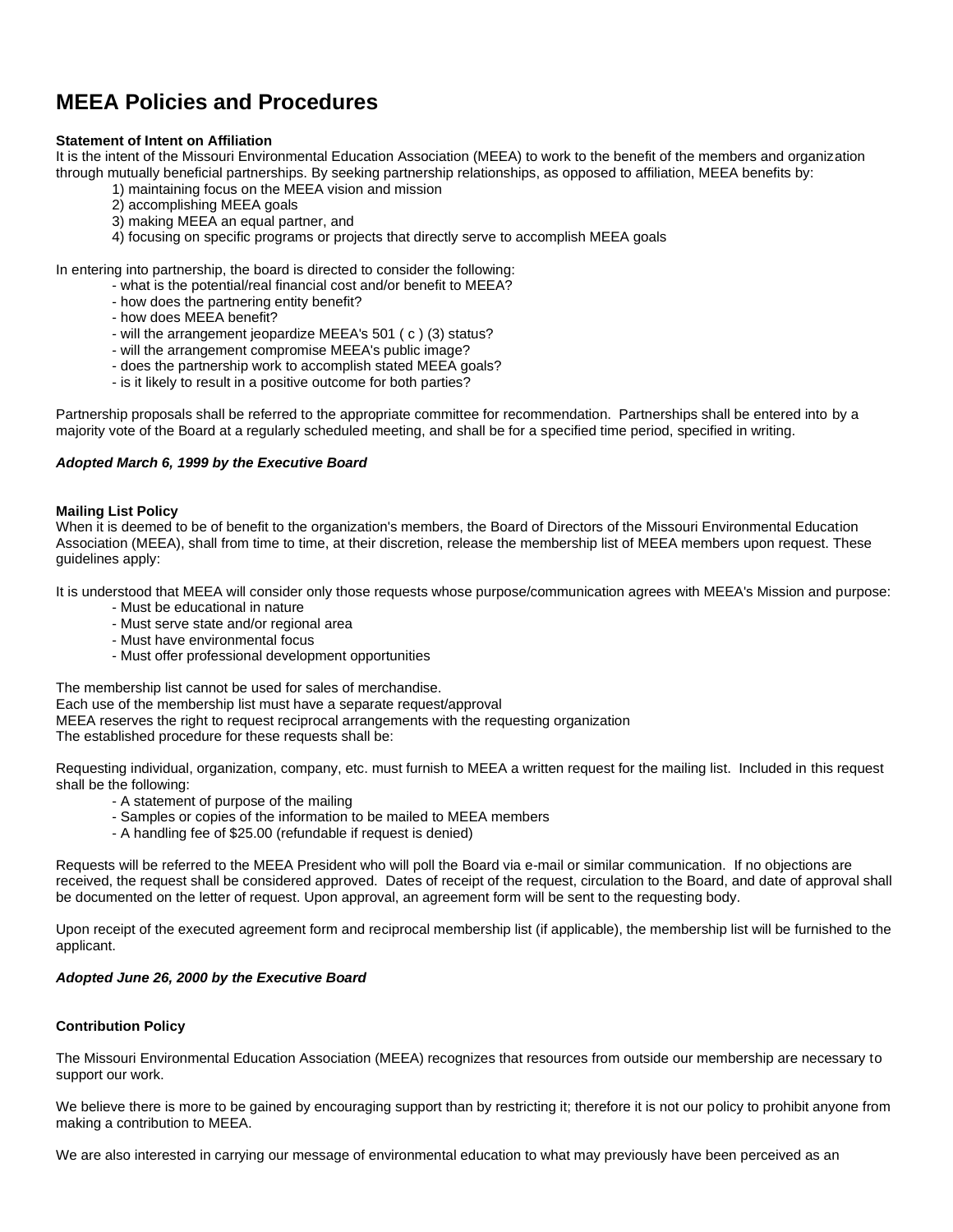#### unreceptive audience.

We may consider contributions from any potential company or individual including those whose environmental performance may not be to our standards. In those cases, the objective of working with them to improve that environmental ethic may play a part in our consideration of the donation. We think it takes carrots and not just sticks to encourage a strong environmental ethic.

Some conditions apply:

- The donation must be unrestricted
- Donors may acknowledge the donation, but the donation cannot be used to indicated evidence of an endorsement by MEEA, nor can the acknowledgement be used for advertising purposes. Any use of MEEA's name shall be subject to approval by MEEA.

The process for considering such contributions shall be:

- Notification of the donation shall be referred to the President.
- The Board of Directors shall be polled by e-mail or similar communication methods, given the option of responding if they have objections.
- If no objections are received, the donation shall be accepted, subject to the above-noted conditions.

#### *Adopted June 26, 2000 by the Executive Board*

#### **Financial Policy and Procedures**

Policy:

MEEA will maintain its status as a private non-profit entity incorporated in Missouri and as a participant in EarthShare's state and federal combined campaigns.

#### Procedures:

- 1. MEEA will maintain records necessary to certify its non-profit status and its eligibility for EarthShare participation
- 2. MEEA will prepare an annual budget to be approved by the board before the fiscal year (Jan 1) begins
- 3. MEEA will perform an audit every other year and a review of the books in alternate years
- 4. MEEA will file a federal non-profit tax return annually
- 5. MEEA will maintain written descriptions of treasurer /bookkeeper responsibilities, and written descriptions of
- how financial transactions, either cash or electronic, are to be handled.
- 6. MEEA will provide financial training for all board members on an annual basis
- 7. MEEA will use a cash accounting system
- 8. Quarterly treasurer's reports will include a) cash flow; b) statement of activities; c) statement of financial position; d) net assets
- 9. MEEA will prepare an annual financial report

#### *Adopted September 22, 2005 by the Executive Board*

#### **Grants Policy**

The application for a grant to supplement MEEA funds will be presented to the MEEA board for approval prior to composing the grant proposal.

Criteria for approval includes:

- A) The grant funds will promote one or more MEEA goals
- B) Disbursement of funds, reports, and other paper work will be clearly assigned to the responsible people
- C) Sustainability plans for the project funded by the grant will be included. These plans must include who will be the designated responsible party for the life of the grant.

When completed, the grant proposal will again be reviewed and approved by the MEEA Board before submission.

If grant submission deadlines restrict the second approval, a special committee of three board members, appointed by the board president, may decide (apart from a board meeting) to expedite the approval.

Adopted September 22, 2005 by the Executive Board

#### **Display Protocol**

The MEEA Marketing Committee keeps a calendar of all potential conferences to exhibit. A log is kept of conferences attended, fees, conference contact, audience total and type, and the contact information of the member using the display. Contact the Marketing Committee Chairperson if a member wishes to use the display, or to add a potential workshop, conference, etc. to the list. The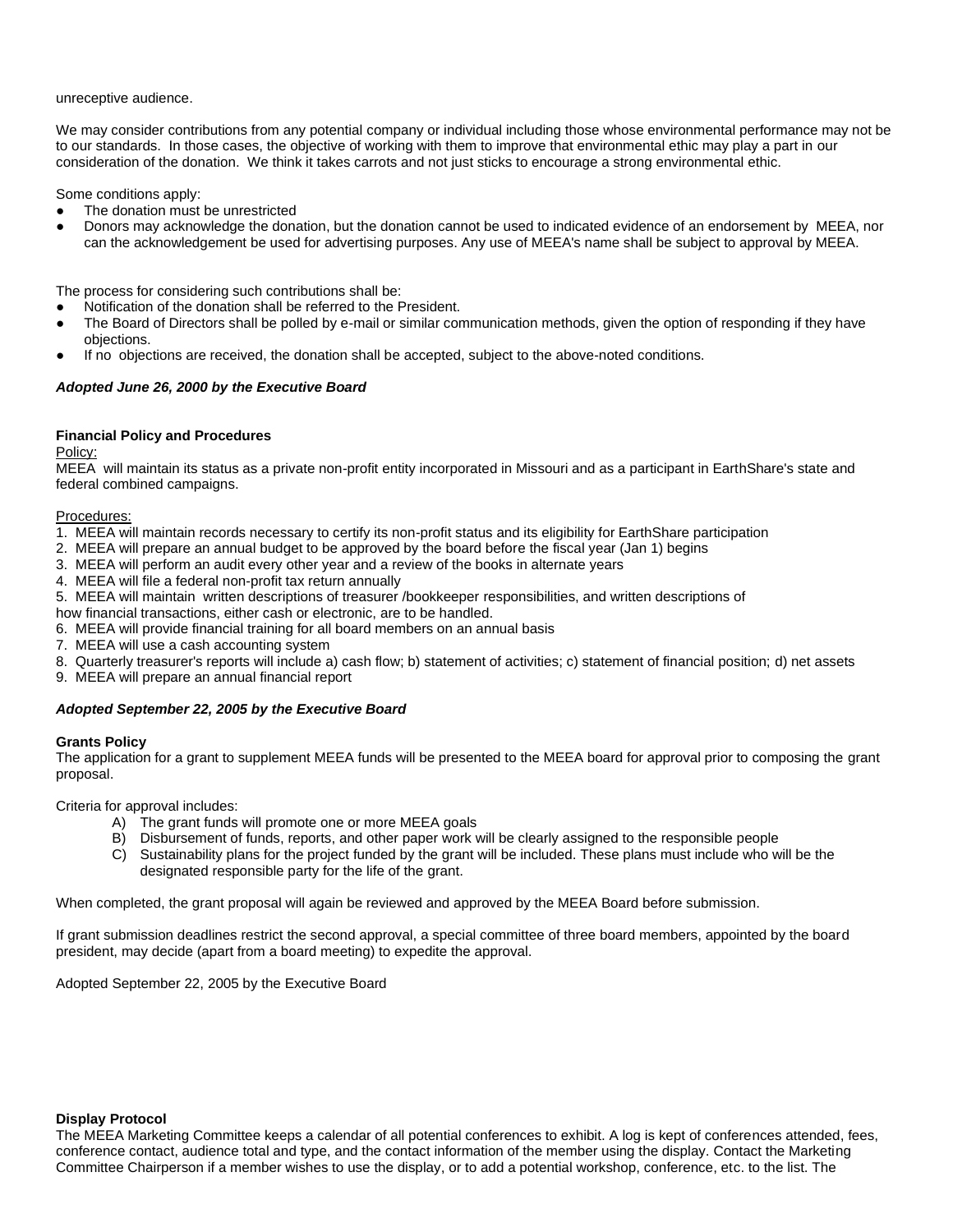Marketing Committee approves where the display will be used and which fees will be paid by the MEEA organization. The display will be housed in mid-Missouri when not in use. The Marketing Committee will be responsible for updating and restocking promotional materials and handouts with the display. The member using the display will be responsible for coordinating display pick-up and delivery after use.

Adopted September 22, 2005 by the Executive Board

#### **Equal Opportunity Statement**

MEEA prohibits discrimination in its programs and activities on the basis of race, color, national origin, gender, religion, age, disability, political beliefs, sexual orientation, and marital or familial status. To file a complaint of discrimination, write to: MEEA President, P.O. Box 104505, Jefferson City, MO 65110-4505. The Missouri Environmental Education Association is an equal opportunity provider and employer.

Adopted September 22, 2005 by the Executive Board

#### **Use of Logo Policy**

Only the MEEA board can authorize use of name and logo. If policy is violated, board will take appropriate action.

Adopted September 22, 2005 by the Executive Board

#### **Document Destruction Policy**

MEEA acknowledges its responsibility to preserve information relating to litigation, audits and investigations. The Sarbanes-Oxley Act of July 30, 2002, makes it a crime to alter, cover up falsify, or destroy any document to prevent its use in an official proceeding. Failure on the part of members or employees to follow this policy can result in possible civil and criminal sanctions against MEEA, its board members and its employees and possible disciplinary action against responsible individuals (up to and including termination of employment). Each member or employee has an obligation to contact the President (or President Elect) and inform her/him of a potential or actual litigation, external audit, investigation or similar proceeding involving MEEA that may have an impact as well on the approved archiving policy.

#### *Adopted September 22, 2005 by the Executive Board*

#### **Archiving Policy**

| лгонгин у голоу                                                                                                                                                                                  |
|--------------------------------------------------------------------------------------------------------------------------------------------------------------------------------------------------|
| Organization/Administration                                                                                                                                                                      |
| <b>Permanent Storage</b>                                                                                                                                                                         |
| By Laws. An original dated copy and all amended versions, also dated                                                                                                                             |
| Policies. All policies approved by the board, dated                                                                                                                                              |
| Minutes of all board meetings, dated                                                                                                                                                             |
| Minutes of all annual meetings, dated                                                                                                                                                            |
| History. A written chronicle of the organizations early years and reason for existence, dated<br>Annual Reports. The annual reports should include summaries of committee activities for a given |
| year and an assessment of progress towards goals and objectives.                                                                                                                                 |
| <b>Limited Storage</b>                                                                                                                                                                           |
| Contracts. For 3 years after relationship ends                                                                                                                                                   |
| Finance                                                                                                                                                                                          |
| <b>Permanent Storage</b>                                                                                                                                                                         |
| Annual Year End Budgets                                                                                                                                                                          |
| <b>Quarterly Treasurer's Reports</b>                                                                                                                                                             |
| Donation records                                                                                                                                                                                 |
| <b>Check Register</b>                                                                                                                                                                            |
| Audits                                                                                                                                                                                           |
| <b>Limited Storage</b>                                                                                                                                                                           |
| Accounting Transactions. Invoices, payroll, reimbursements, etc. 7 years                                                                                                                         |
| List of, Description and Income from Funds - 7 years after relationship ends                                                                                                                     |
| IRS Returns - 7 years                                                                                                                                                                            |
| Bank Statements 7 years                                                                                                                                                                          |
| Receipts - 7 years                                                                                                                                                                               |
| Grants - 7 years from end of grant period                                                                                                                                                        |
| Capital Investments - 1 year and 1 day after building torn down                                                                                                                                  |
| Communication (all permanent)                                                                                                                                                                    |
| <b>Newsletters</b>                                                                                                                                                                               |
| Web Site print out after each major revision or annually, whichever is more frequent                                                                                                             |
| List Serv print out                                                                                                                                                                              |
| Committee annual report                                                                                                                                                                          |
| Conference/EE Campus Records (all permanent)                                                                                                                                                     |
|                                                                                                                                                                                                  |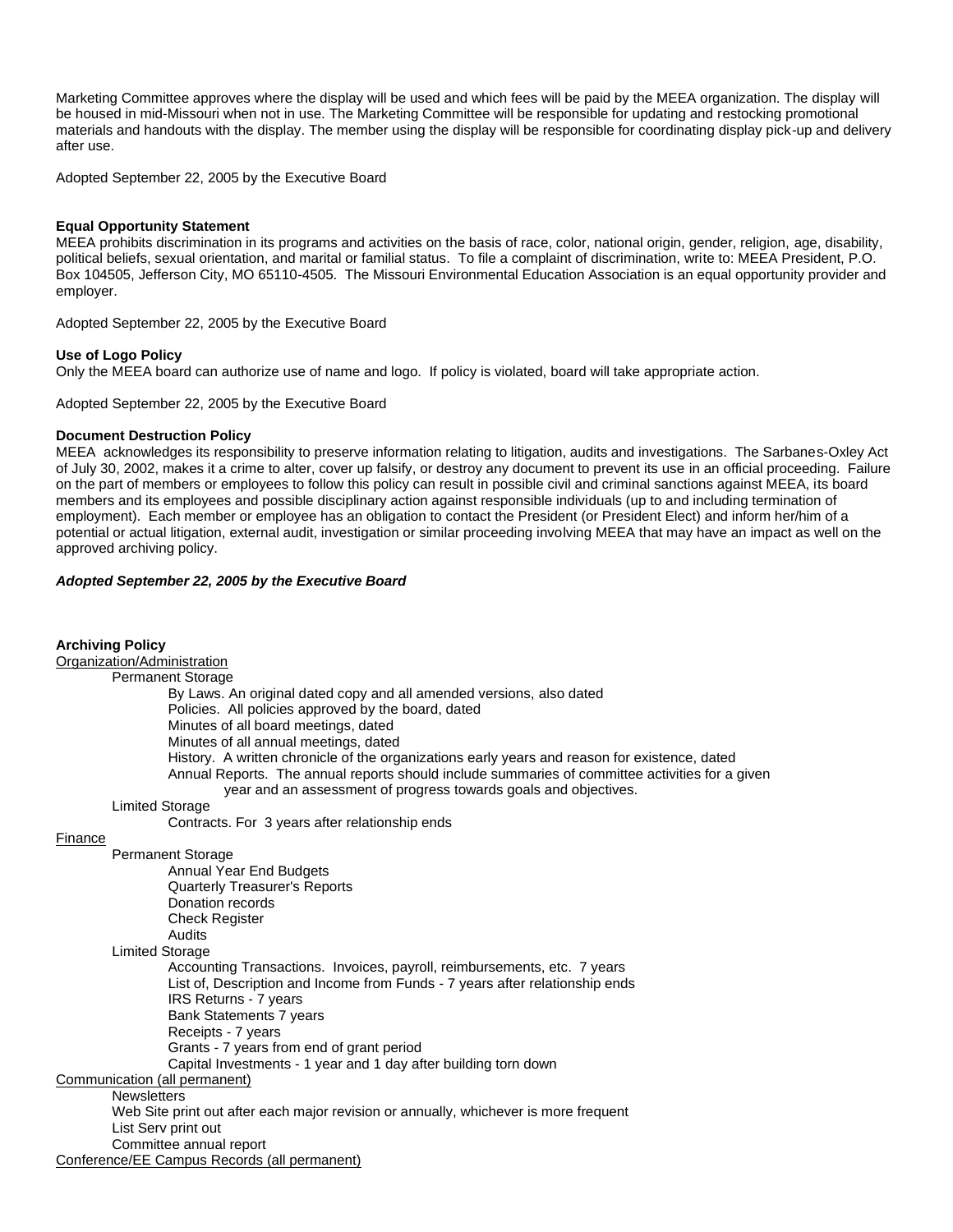Registration Brochures Final Programs Budgets Conference wrap up report

#### Certification (all permanent)

Brochures (date of revision and designer/printer information included) **Packets** Committee annual report

Marketing

Annual Membership Directories Brochures (date of revision and designer/printer information included) Committee annual report

#### *Adopted September 22, 2005 by the Executive Board*

#### **Membership Policy and Procedures**

Any individuals or organizations with an interest in supporting environmental education in Missouri are welcome to be members of MEEA. MEEA membership categories include Professional, Student, Retired, Family, Organizational or Sustaining. Dues for each membership category are determined by the Board of Directors and reviewed on an annual basis at the spring board meeting.

Applications for membership are accepted on an ongoing basis throughout the year. Memberships are granted on an annual basis and dues are to be submitted to MEEA on or before member renewal date in order for a member to be considered active.

Dues-paying members and representatives of dues-paying organizations are eligible to hold office with on the Executive Board and serve on any Committee within MEEA.

The name of every person, organization or representative of that organization will be entered in the MEEA membership directory.

Each dues-paying member will have voting rights during general elections. Members will receive MEEA's email bulletin, newsletter and directory as well as have access to MEEA's Environmental Education Database. MEEA members will receive other benefits related to the annual conference, Environmental Education Certification program, awards and scholarships.

Membership may be revoked and will be considered not in good standing if 1) annual dues are not paid; or 2) if a member publicly or systematically undermines the work and activities of MEEA. Revocation must be provided in writing to the member and the member has the right to appeal such decision in writing to any board member, who will then be responsible for bringing it to the board. Final decisions will be made by the Executive Board of Directors.

Individual memberships may not be transferred to another individual. For Organizational members, an alternate representative may be designated if the representative no longer is employed by the company or the representative is transferred to another area of the company not involved with MEEA's mission, such requests should be made in writing to MEEA's President.

#### Procedure

Applications for membership are available online at MEEA's website or through MEEA's promotional brochure. Once an application is received and dues have been submitted, the applicant becomes a member of MEEA and the member's contact information is entered into MEEA's membership database. Members can choose to receive a copy of MEEA's by-laws and the most recent membership directory.

Membership renewal dates are the last day of the month in the following year in which a member submitted her/his application. Members will receive a request for renewal of membership on the first of the month in which their membership expires through letter and/or newsletter. Members receive two courtesy months of reminders and then are removed as a member from MEEA.

#### *Adopted September 22, 2005 by the Executive Board*

#### **Whistle Blower Policy**

In keeping with the policy of maintaining the highest standards of conduct and ethics, MEEA will investigate any suspected fraudulent or dishonest use or misuse of MEEA's resources or property by staff, board members, consultants or volunteers. MEEA is committed to maintaining the highest standards of conduct and ethical behavior and promotes a working environment that values respect, fairness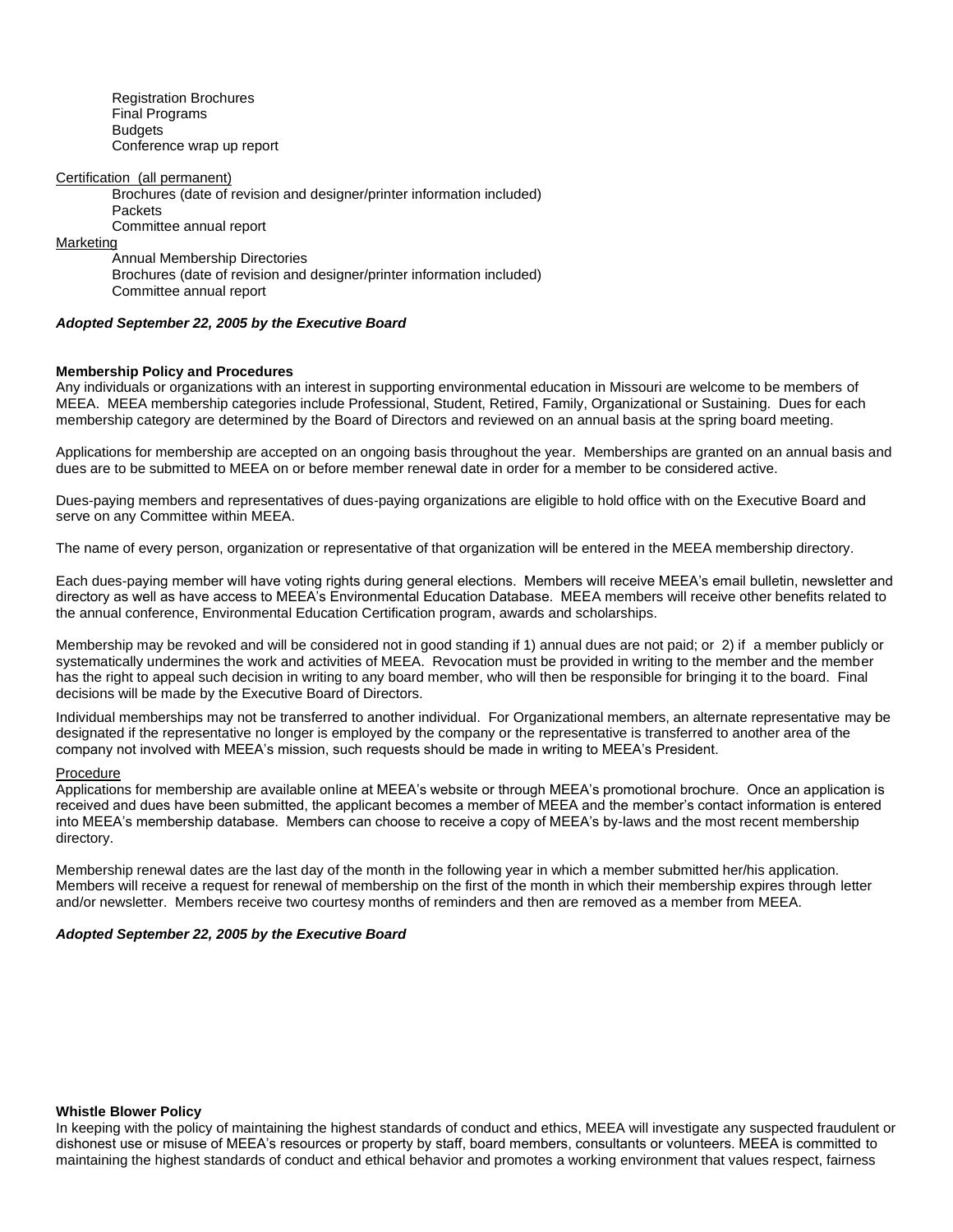and integrity. All staff, board members and volunteers shall act with honesty, integrity and openness in all their dealings as representatives for the organization. Failure to follow these standards will result in disciplinary action including possible termination of employment, dismissal from one's board or volunteer duties, removal from membership and possible civil or criminal prosecution if warranted.

Staff, board members, consultants, members and volunteers are encouraged to report suspected fraudulent or dishonest conduct (i.e. to act as "whistle-blower"), pursuant to the procedures set forth below.

#### **Reporting**

A person's concerns about possible fraudulent or dishonest use or misuse of resources or property should be reported to his or her supervisor or, if suspected by a volunteer, to the staff member supporting the volunteer's work. If for any reason a person finds it difficult to report his or her concerns to a supervisor or staff member supporting the volunteer's work, the person may report the concerns directly to the President , President Elect or Past President of MEEA. Alternately, to facilitate reporting of suspected violations where the reporter wishes to remain anonymous, a written statement may be submitted to one of the individuals listed above.

#### **Definitions**

*Baseless Allegations*: Allegations made with reckless disregard for their truth or falsity. People making such allegations may be subject to disciplinary action by MEEA, and/or legal claims by individuals accused of such conduct.

*Fraudulent or Dishonest Conduct*: A deliberate act or failure to act with the intention of obtaining an unauthorized benefit. Examples of such conduct include, but are not limited to:

- forgery or alteration of documents;
- unauthorized alteration or manipulation of computer files;
- fraudulent financial reporting;
- pursuit of a benefit or advantage in violation of MEEA's Conflict of Interest Polic (by-laws Article VIII)*;*
- misappropriation or misuse of MEEA's resources, such as funds, supplies, or other assets;
- authorizing or receiving compensation for goods not received or services not performed; and
- authorizing or receiving compensation for hours not worked

*Whistle-Blower*: An employee, consultant, member or volunteer who informs the President, President Elect or Past President about an activity relating to MEEA which that person believes to be fraudulent or dishonest.

#### Rights and Responsibilities

Employees, Consultants or Board Members are expected to report suspected fraudulent or dishonest conduct to the President, President Elect or Vice President.

Reasonable care should be taken in dealing with suspected misconduct to avoid:

- baseless allegations;
- premature notice to persons suspected of misconduct and/or disclosure of suspected misconduct to others not involved with the investigation; and
- violations of a person's rights under law

*Investigation:* All relevant matters, including suspected but unproved matters, will be reviewed and analyzed, with documentation of the receipt, retention, investigation and treatment of the complaint. Appropriate corrective action will be taken, if necessary, and findings will be communicated back to the reporting person and his or her supervisor. Investigations may warrant investigation by an independent person such as auditors and/or attorneys.

*Whistle-Blower Protection*: The Missouri Environmental Education Association (MEEA) will protect whistle-blowers as defined below.

MEEA will use its best efforts to protect whistle-blowers against retaliation. Whistle-blowing complaints will be handled with sensitivity, discretion and confidentiality to the extent allowed by the circumstances and the law. Generally this means that whistle-blower complaints will only be shared with those who have a need to know so that MEEA can conduct an effective investigation, determine what action to take based on the results of any such investigation, and in appropriate cases, with law enforcement personnel. Should disciplinary or legal action be taken against a person or persons as a result of a whistle-blower complaint, such persons may also have right to know the identity of the whistle-blower.

Employees, consultants, members and volunteers of MEEA may not retaliate against a whistle-blower for informing management about an activity which that person believes to be fraudulent or dishonest with the intent or effect of adversely affecting the terms or conditions of the whistle-blower's employment or volunteer commitments, including but not limited to, threats of physical harm, loss of job or responsibilities, punitive work assignments, or impact on salary, membership or fees. Whistle-blowers who believe that they have been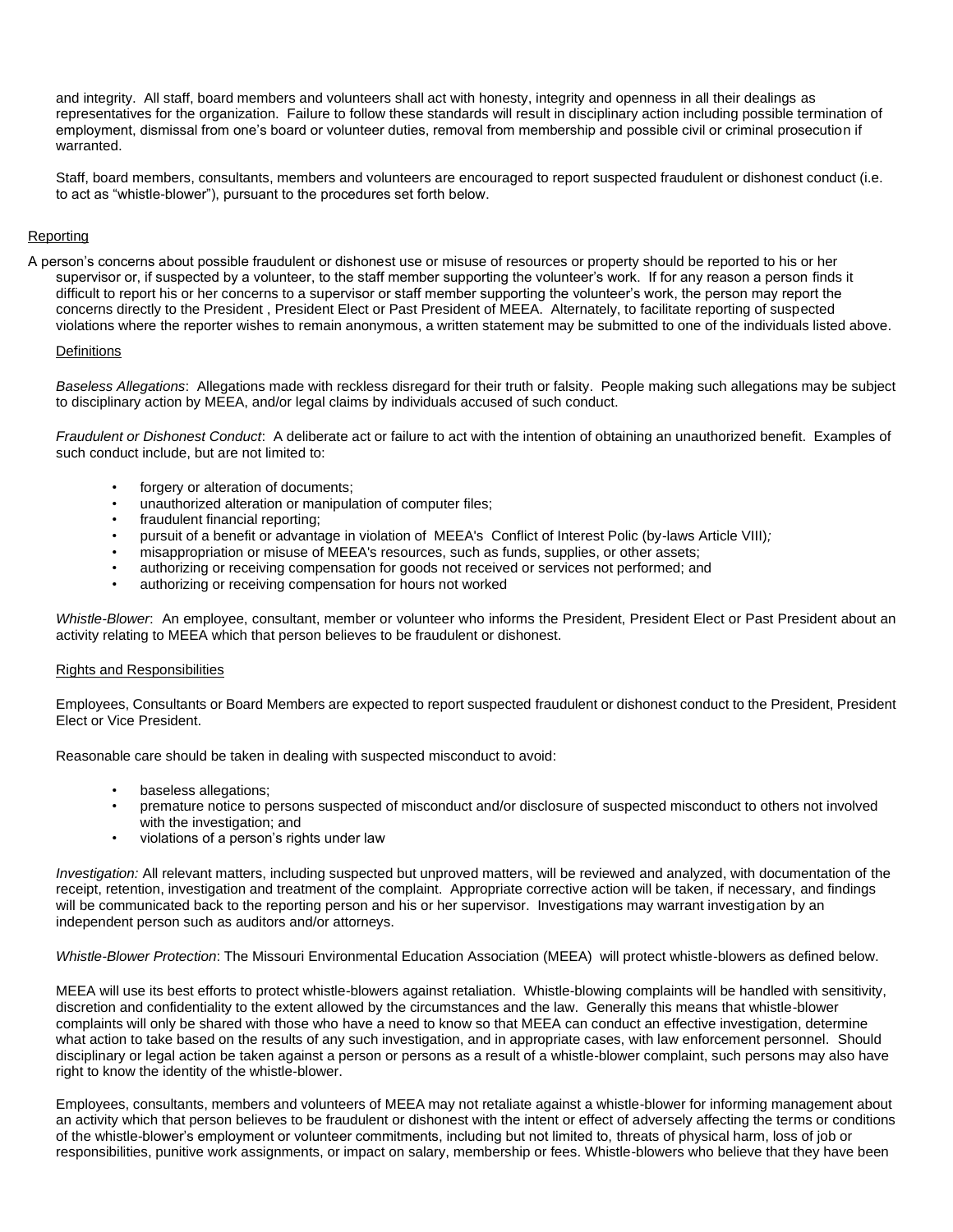retaliated against may file a written complaint with the President, President Elect and/or Past President. Any complaint of retaliation will be promptly investigated and appropriate corrective measures taken if allegations of retaliation are substantiated. This protection from retaliation is not intended to prohibit employees, consultants, members and board members from taking action, including disciplinary action, in the usual scope of their duties and based on valid performance-related factors.

#### *Adopted September 22, 2005 by the Executive Board*

#### **Nominating and Election Policy**

#### Nominations

1. Only members in good standing can be nominated to fill board or officer postions

2. Persons nominated for President-elect/Secretary should have at least one year's prior experience with the organization

3. The nominating committee should seek to provide balance in gender, race, ethnic group, economic status and geographic region in identifying potential nominees.

4. The nominating committee will be chaired by the President Elect/Secretary. All members of the board should be prepared to propose names and ask if those proposed will serve. This will be an agenda item at the board meeting six months before the annual meeting.

5. The President-elect/Secretary shall present a slate of potential candidates to the board for approval at the quarterly meeting before the annual meeting.

#### Election

1. Once a slate of nominees is approved, the President-elect/Secretary will solicit a brief biography from each candidate.

2. Names and biographies will be written up as a ballot that can be sent to the membership. The ballot will clearly indicate the date by which it must be received to be counted.

3. Mailed ballot privacy - mailed ballots will have a detacheable strip for members to write their names. The strip will be removed when the ballot is received and the name will be logged to ensure each member has a single, secret vote

4. Emailed ballot security - the ballot will be printed out without a name and the name will be logged to ensure each member has a single, secret vote.

5. Not less than 3 business days after the due date on the ballot, the ballots will be tallied by the President-elect/Secretary and a non-partial witness to be selected by the President Elect. The witness will initial the final results.

6. The President-elect/Secretary will contact the board and the nominees with the results. If uncontested, the ballots will be destroyed.

#### *Adopted September 22, 2005 by the Executive Board*

#### **Electronic Voting Policy**

The board may vote on issues using electronic media (email, phone, etc.) by following the procedure below

- 1. A board member (including the President) can make a motion by email by sending it to the President.
- 2. The President will distribute the motion and request a second within 3 days.
- 3. Once the motion is seconded, the board has a week to discuss and amend the motion.
- 4. After a week, the President will take a vote on the motion. S/he will record the yeas and nays and submit a record of the vote to the secretary and to the archivist. A quorum (majority of current board members) must vote for the motion to be considered.
- 5. At the next meeting of the board in which minutes are taken, the vote will be entered into the recorded minutes.

#### *Adopted September 22, 2005 by the Executive Board*

#### **Free Membership Policy**

Establishes a new category of membership – Free Basic – which allows individual members all the privileges of Professional Membership except applying for MEEA grants and pursuing certification.

#### *Adopted July 23 2016 by the Executive Board*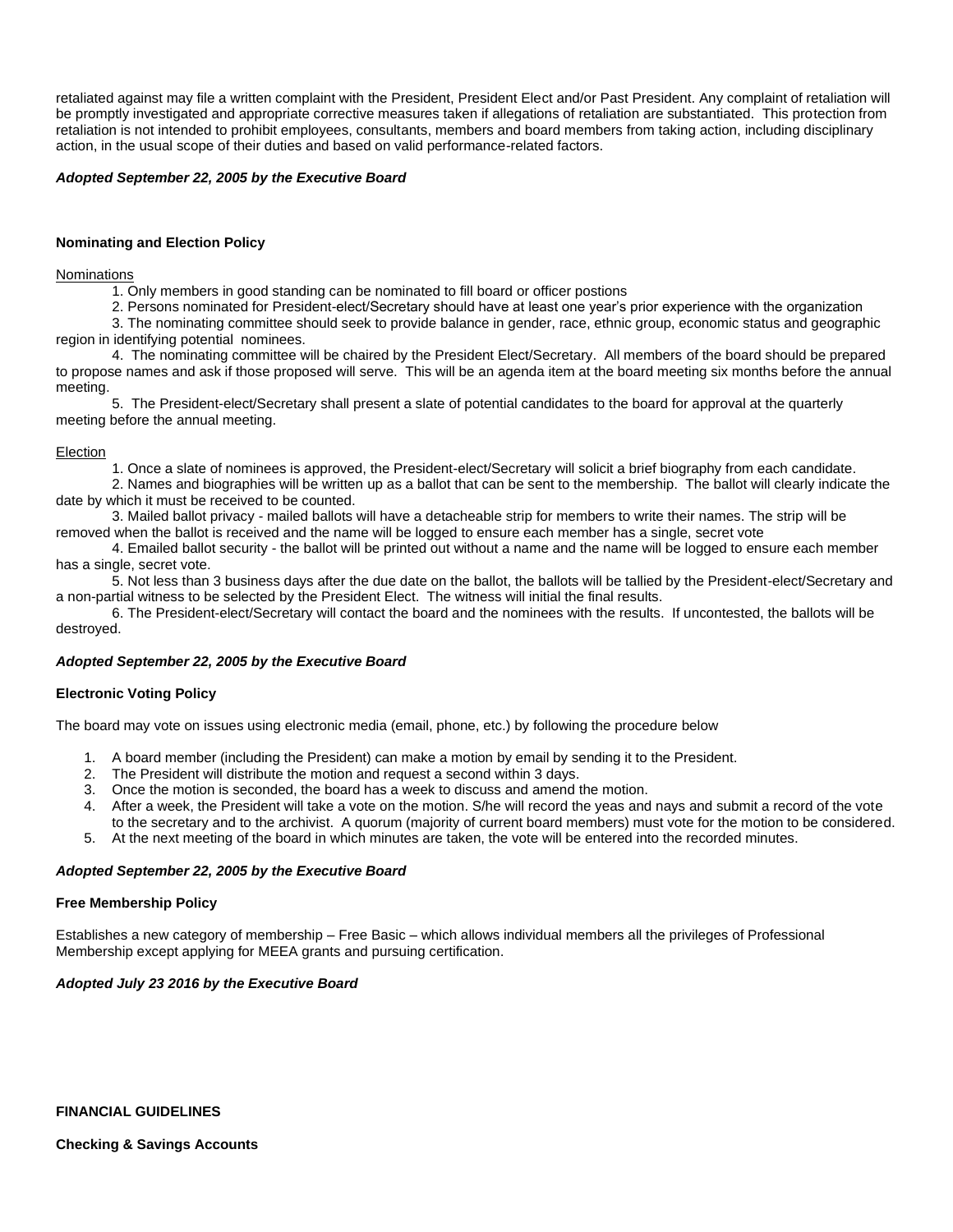- The main MEEA savings and checking accounts are with US Bank, which has branches throughout Missouri.
- An additional MEEA savings account and checking account are held at: Conservation Employees Credit Union (CECU), P.O. Box
- 180, Jefferson City, MO 65102 / 573-522-4000. This account is retained due to the favorable interest rate on savings.
- The primary holder of both accounts is Jan Weaver. Jenny Grabner is also a co-signer on the US Bank Account

#### **Investment Accounts**

MEEA has an endowment at the Community Foundation of the Ozarks that was established November 1999 with two contributions, \$10,000 and \$5,000.

The Foundation has an "available to spend" policy, enabling a 5% payout of market value per year. This preserves principle and growth potential. MEEA has not spent these funds; we have retained them to earn interest. Interest is accrued quarterly.

The foundation may be contacted directly in order to obtain the current balance and calculate the interest income. The contact information is as follows: 425 E. Trafficway, Springfield, MO 65806 / Phone: 417-864-6199 / Fax: 417-864-8344 / Toll Free Number: 888-266-6815

#### **PayPal Account**

MEEA has a paypal account for accepting on-line payments for registration and membership. The account is managed by Jan Weaver, who sends receipts for deposits and transfers funds from the PayPal accounts to the US Bank checking account

412 ½ West Walnut Columbia, MO 65203 (573) 874-0171 weaverjc@missouri.edu

#### **Insurance**

MEEA has D&O, Employment, Volunteer Accident and General Liability Insurance with Alliance of Nonprofits for Insurance Agent: Johnny R. Howe Hollida Insurance Agency LLC 1018 S. Westwood Blvd Suite 3 Poplar Bluff, MO 63901 Phone (573) 727-9700

#### **Bookkeeping**

Jan Weaver acts as the principal bookkeeper. The accounts are reviewed quarterly by a CPA, Sarah Bantz. Jan pays bills with the MEEA credit card or by check (US Bank). She deposits all checks and transfers frunds from the PayPal account at the end of the month into the checking account at US Bank. Accounts are kept in Excel

Payroll is handled by Columbia Payroll

Jan prepares the annual 990 EZ that must be filed with the IRS (we don't owe taxes but we do have to report income and expenses). This form is available to the public.

#### **Budgeting**

The initial annual budget is prepared in the fall and reviewed, revised and approved by the board for implementation in the new year. MEEA's fiscal year runs January 1 to December 31.

#### **Correspondence and Communication**

Jan Weaver handles all correspondence and communication at this time. As the new executive director assumes responsibilities, the board needs to work out responsibilities for mail.

# **Missouri Environmental Literacy Plan**